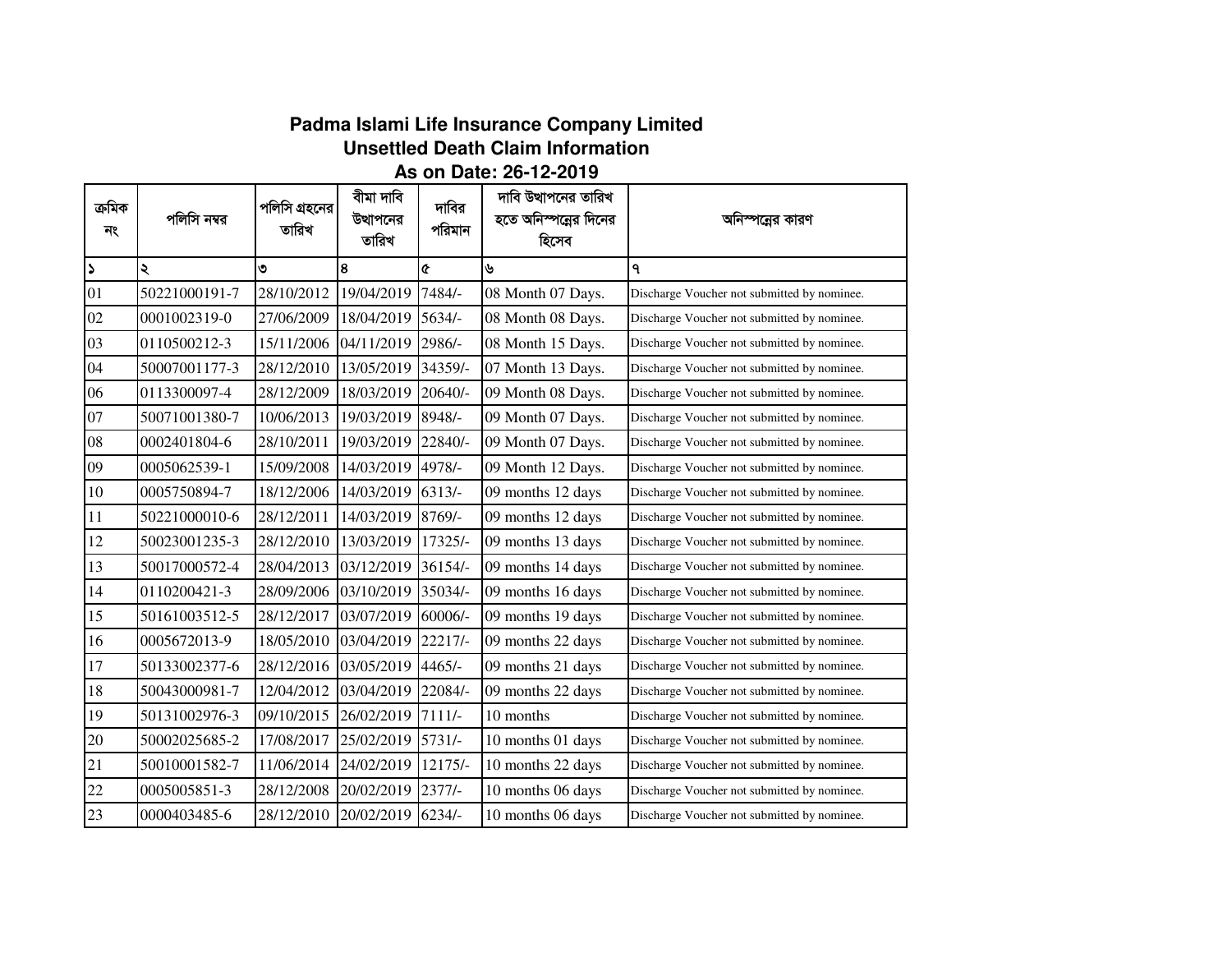| 24 | 0008201203-0   | 09/07/2011 | 20/02/2019 | 45136/-   | 10 months 06 days | Discharge Voucher not submitted by nominee. |
|----|----------------|------------|------------|-----------|-------------------|---------------------------------------------|
| 25 | 50411003009-3  | 28/12/2016 | 17/02/2019 | 5169/-    | 10 months 09 days | Discharge Voucher not submitted by nominee. |
| 26 | 50007002930-9  | 24/10/2011 | 18/02/2019 | $9523/-$  | 10 months 08 days | Discharge Voucher not submitted by nominee. |
| 27 | 50191004236-2  | 28/12/2015 | 19/02/2019 | $5271/-$  | 10 months 07 days | Discharge Voucher not submitted by nominee. |
| 28 | 0611803622-4   | 29/07/2007 | 18/02/2019 | 13113/-   | 10 months 08 days | Discharge Voucher not submitted by nominee. |
| 29 | 1411005158-9   | 30/01/2008 | 17/02/2019 | 10927/-   | 10 months 09 days | Discharge Voucher not submitted by nominee. |
| 30 | 0514800936-7   | 29/12/2009 | 02/11/2019 | 5475/-    | 10 months 15 days | Discharge Voucher not submitted by nominee. |
| 31 | 1410207394-8   | 03/10/2013 | 14/02/2019 | 24822/-   | 10 months 12 days | Discharge Voucher not submitted by nominee. |
| 32 | 1412103494-7   | 24/12/2008 | 13/02/2019 | 26442/-   | 10 months 13 days | Discharge Voucher not submitted by nominee. |
| 33 | 1412100342-1   | 05/11/2008 | 02/11/2019 | 5194/-    | 10 months 15 days | Discharge Voucher not submitted by nominee. |
| 34 | 0613300426-4   | 16/11/2009 | 02/10/2019 | 15844/-   | 10 months 16 days | Discharge Voucher not submitted by nominee. |
| 35 | 702510000449-7 | 28/12/2015 | 02/10/2019 | 12688/-   | 10 months 16 days | Discharge Voucher not submitted by nominee. |
| 36 | 1610300254-5   | 03/01/2007 | 02/03/2019 | $5175/-$  | 10 months 23 days | Discharge Voucher not submitted by nominee. |
| 37 | 0000702853-3   | 28/12/2010 | 27/06/2019 | $10565/-$ | 05 months 29 days | Discharge Voucher not submitted by nominee. |
| 38 | 0210101513-5   | 23/06/2009 | 26/05/2019 | $6036/-$  | 07 months         | Discharge Voucher not submitted by nominee. |
| 39 | 0111800012-2   | 28/02/2009 | 16/06/2019 | 464240/-  | 06 months 10 days | Discharge Voucher not submitted by nominee. |
| 40 | 50013000336-5  | 28/12/2010 | 18/07/2019 | 19337/-   | 05 months 08 days | Discharge Voucher not submitted by nominee. |
| 41 | 50252000350-6  | 28/11/2012 | 23/072019  | 27800/-   | 05 months 03 days | Discharge Voucher not submitted by nominee. |
| 42 | 0110201721-5   | 28/06/2007 | 13/06/2019 | 26952/-   | 06 months 13 days | Discharge Voucher not submitted by nominee. |
| 43 | 0000801932-5   | 28/06/2008 | 05/05/2019 | 29875/-   | 07 months 21 days | Discharge Voucher not submitted by nominee. |
| 44 | 50072000475-4  | 27/12/2012 | 05/06/2019 | 10142/-   | 07 months 20 days | Discharge Voucher not submitted by nominee. |
| 45 | 05606908-1     | 28/01/2009 | 05/07/2019 | 8964/-    | 07 months 19 days | Discharge Voucher not submitted by nominee. |
| 46 | 0110203420-2   | 08/09/2009 | 05/09/2019 | 20530/-   | 07 months 17 days | Discharge Voucher not submitted by nominee. |
| 47 | 503956-5       | 15/12/2007 | 13/05/2019 | 4977/-    | 07 months 13 days | Discharge Voucher not submitted by nominee. |
| 48 | 0210000685-3   | 28/12/2006 | 14/05/2019 | 29875/-   | 07 months 12 days | Discharge Voucher not submitted by nominee. |
| 49 | 0000854529-5   | 28/12/2010 | 15/05/2019 | 11565/-   | 07 months 11 days | Discharge Voucher not submitted by nominee. |
| 50 | 0110002929-5   | 04/04/2009 | 14/05/2019 | 14938/-   | 07 months 12 days | Discharge Voucher not submitted by nominee. |
| 51 | 0005204611-0   | 28/10/2013 | 05/08/2019 | 611660/-  | 07 months 18 days | Discharge Voucher not submitted by nominee. |
| 52 | 50012000423-0  | 28/12/2010 | 15/05/2019 | 83328/-   | 07 months 11 days | Discharge Voucher not submitted by nominee. |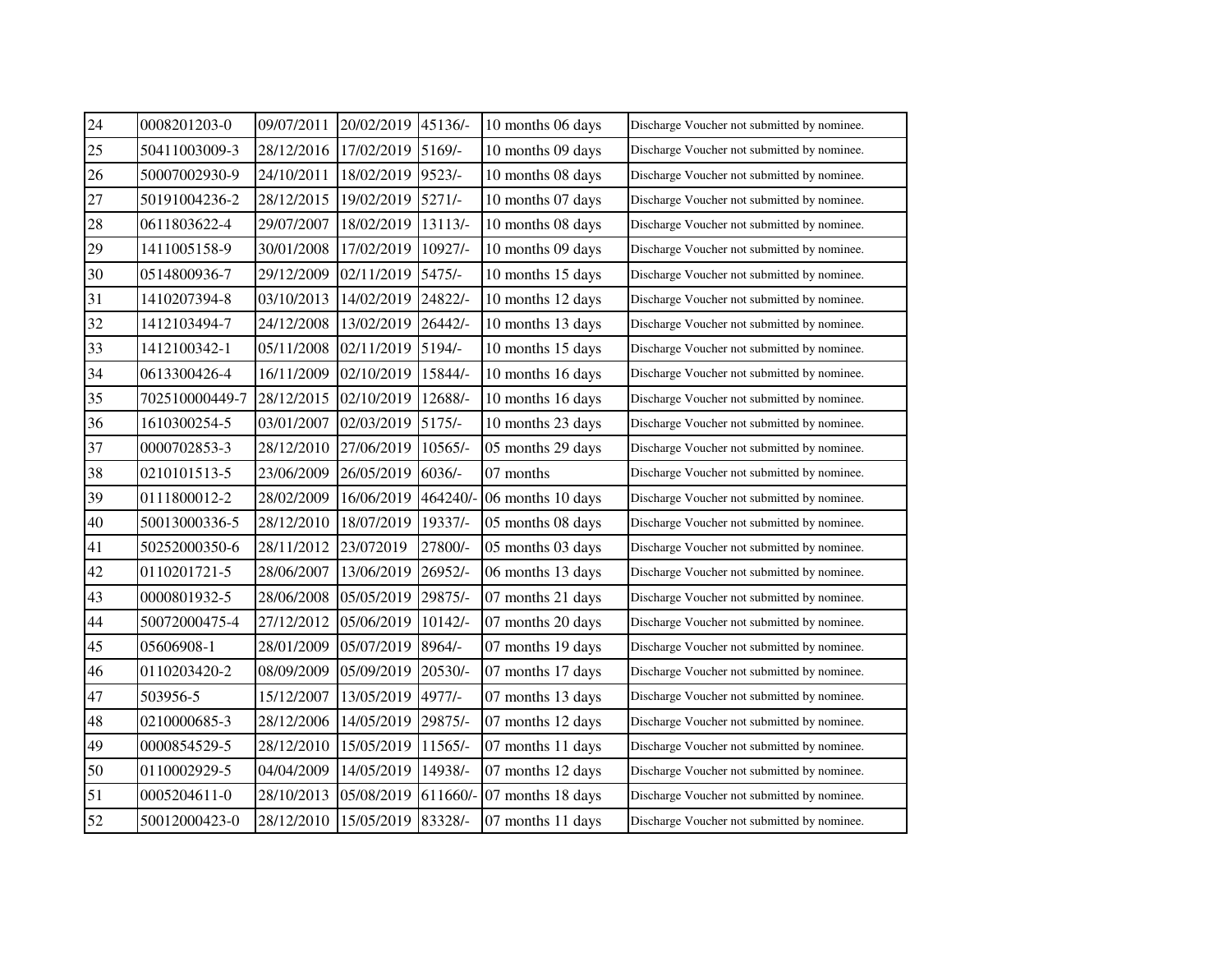| 53 | 50103003738-4 | 28/12/2016 | 08/052019  | 65000/-   | 07 months 18 days          | Discharge Voucher not submitted by nominee. |
|----|---------------|------------|------------|-----------|----------------------------|---------------------------------------------|
| 54 | 50015000715   | 28/12/2013 | 05/09/2019 | 53118/-   | 07 months 17 days          | Discharge Voucher not submitted by nominee. |
| 55 | 0005063334-6  | 28/12/2008 | 19/05/2019 |           | 226040/- 07 months 07 days | Discharge Voucher not submitted by nominee. |
| 56 | 50103000463-1 | 28/12/2011 | 19/05/2019 | 39900/-   | 07 months 07 days          | Discharge Voucher not submitted by nominee. |
| 57 | 0001901520-5  | 13/02/2011 | 20/05/2019 | 22770/-   | 07 months 06 days          | Discharge Voucher not submitted by nominee. |
| 58 | 0000004528-6  | 28/06/2005 | 20/05/2019 | 42084/-   | 07 months 06 days          | Discharge Voucher not submitted by nominee. |
| 59 | 0000201956-0  | 28/08/2008 | 20/05/2019 | 46604/-   | 07 months 06 days          | Discharge Voucher not submitted by nominee. |
| 60 | 50016001096-0 | 28/12/2013 | 18/06/2019 | 109000/-  | 06 months 08 days          | Discharge Voucher not submitted by nominee. |
| 61 | 0000852301-1  | 28/05/2008 | 19/06/2019 | $31446/-$ | 06 months 07 days          | Discharge Voucher not submitted by nominee. |
| 62 | 50191002244-6 | 28/12/2012 | 19/06/2019 | 80650/-   | 06 months 07 days          | Discharge Voucher not submitted by nominee. |
| 63 | 0000755459-5  | 08/10/2011 | 19/06/2019 | 22540/-   | 06 months 07 days          | Discharge Voucher not submitted by nominee. |
| 64 | 1410205266-0  | 29/06/2010 | 25/06/2019 | $20571/-$ | 06 months 01 days          | Discharge Voucher not submitted by nominee. |
| 65 | 1417500599-1  | 13/03/2016 | 15/06/2019 | 15300/-   | 06 months 11 days          | Discharge Voucher not submitted by nominee. |
| 66 | 1511900233-3  | 28/07/2008 | 27/06/2019 | 10330/-   | 05 months 29 days          | Discharge Voucher not submitted by nominee. |
| 67 | 1511601378-8  | 20/03/2009 | 27/06/2019 | 13260/-   | 05 months 29 days          | Discharge Voucher not submitted by nominee. |
| 68 | 1410404370-9  | 06/07/2008 | 24/06/2019 | 60770/-   | 06 months 02 days          | Discharge Voucher not submitted by nominee. |
| 69 | 1410019813-6  | 25/03/2009 | 24/06/2019 | 20887/-   | 06 months 02 days          | Discharge Voucher not submitted by nominee. |
| 70 | 1411005557-2  | 30/03/2008 | 06/11/2019 | $7136/-$  | 06 months 15 days          | Discharge Voucher not submitted by nominee. |
| 71 | 1415400452-8  | 24/08/2010 | 13/06/2019 | 18228/-   | 06 months 13 days          | Discharge Voucher not submitted by nominee. |
| 72 | 0000403677-8  | 28/12/2010 | 08/04/2018 | $6140/-$  | 01 Year 04 Month 22        | Discharge Voucher not submitted by nominee. |
| 73 | 00007507726   | 25/05/2006 | 22/12/2018 | 4978/-    | 01Year 04 Days.            | Discharge Voucher not submitted by nominee. |
| 74 | 0000505448-1  | 22/07/2010 | 09/06/2018 | 4638/-    | 01 Year 03 Month 20        | Discharge Voucher not submitted by nominee. |
| 75 | 5007001177-3  | 28/12/2010 | 12/07/2018 | 34359/-   | 01 Year 19 Days.           | Discharge Voucher not submitted by nominee. |
| 76 | 0005603413-5  | 28/12/2005 | 24/05/2018 | 43898/-   | 01 Year 07 Month 02        | Discharge Voucher not submitted by nominee. |
| 77 | 0005801109-9  | 15/05/2008 | 29/06/2018 | 37780/-   | 01 Year 06 Month.          | Discharge Voucher not submitted by nominee. |
| 78 | 50011001906-5 | 28/12/2014 | 02/07/2018 | 75600/-   | 01 Year 10 Month 19        | Discharge Voucher not submitted by nominee. |
| 79 | 50002017857-1 | 01/11/2011 | 02/07/2018 | 136854/-  | 01 Year 10 Month 19        | Discharge Voucher not submitted by nominee. |
| 80 | 0005062466-7  | 28/08/2008 | 03/05/2018 | 64316/-   | 01 Year 09 Month 21        | Discharge Voucher not submitted by nominee. |
| 81 | 0000853655-9  | 28/12/2009 | 10/09/2018 | 289375/-  | 01 Year 02 Month 17        | Discharge Voucher not submitted by nominee. |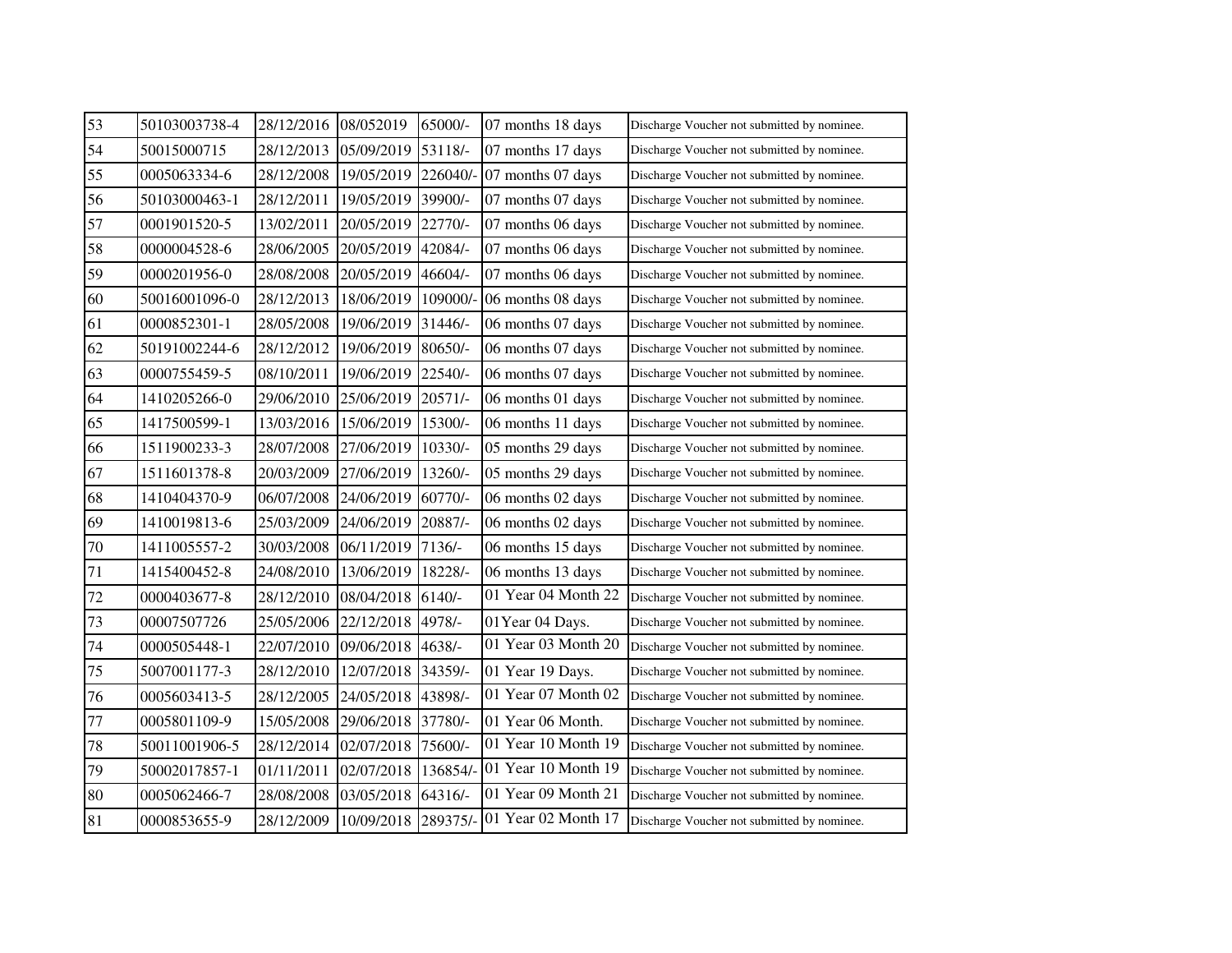| 82  | 50002024482-0 | 01/01/2016 01/01/2018 |                       | 17560/-  | 01 Year 11 Month 25 | Discharge Voucher not submitted by nominee. |
|-----|---------------|-----------------------|-----------------------|----------|---------------------|---------------------------------------------|
| 83  | 000652356-7   | 28/12/2009            | 01/01/2018            | $8533/-$ | 01 Year 11 Month 25 | Discharge Voucher not submitted by nominee. |
| 84  | 0005007594-4  |                       | 15/06/2006 01/01/2018 | 50690/-  | 01 Year 11 Month 25 | Discharge Voucher not submitted by nominee. |
| 85  | 0001001210-2  | 28/10/2007            | 01/01/2018            | 2616/    | 01 Year 11 Month 25 | Discharge Voucher not submitted by nominee. |
| 86  | 50028000752-3 | 28/12/2013            | 01/01/2018            | 55102/-  | 01 Year 11 Month 25 | Discharge Voucher not submitted by nominee. |
| 87  | 0009860055-4  | 20/05/2017            | 01/01/2018            | 10900/-  | 01 Year 11 Month 25 | Discharge Voucher not submitted by nominee. |
| 88  | 1511005844-1  | 28/06/2009            | 04/04/2018            | 16907/-  | 01 Year 08 Month 22 | Discharge Voucher not submitted by nominee. |
| 89  | 0006103688-5  | 28/02/2008            | 04/04/2018            | 3980/-   | 01 Year 08 Month 22 | Discharge Voucher not submitted by nominee. |
| 90  | 0000754664-1  | 08/09/2010            | 04/04/2018            | 2674/    | 01 Year 08 Month 22 | Discharge Voucher not submitted by nominee. |
| 91  | 1310300101-5  | 28/07/2008            | 04/04/2018            | $8963/-$ | 01 Year 08 Month 22 | Discharge Voucher not submitted by nominee. |
| 92  | 50411000130-1 | 19/02/2012            | 04/04/2018            | 4454/-   | 01 Year 08 Month 22 | Discharge Voucher not submitted by nominee. |
| 93  | 0006801848-0  | 24/11/2009            | 04/04/2018            | $3042/-$ | 01 Year 08 Month 22 | Discharge Voucher not submitted by nominee. |
| 94  | 0000507215-2  | 28/07/2011            | 04/04/2018            | 19027/-  | 01 Year 08 Month 22 | Discharge Voucher not submitted by nominee. |
| 95  | 50044002708-4 | 28/12/2014 04/04/2018 |                       | $9051/-$ | 01 Year 08 Month 22 | Discharge Voucher not submitted by nominee. |
| 96  | 0006101719-0  |                       | 28/12/2006 04/04/2018 | 67785/-  | 01 Year 08 Month 22 | Discharge Voucher not submitted by nominee. |
| 97  | 0613300476-9  | 25/10/2009            | 04/04/2018            | 7446/-   | 01 Year 08 Month 22 | Discharge Voucher not submitted by nominee. |
| 98  | 0611900288-6  | 05/05/2007            | 04/04/2018            | $9654/-$ | 01 Year 08 Month 22 | Discharge Voucher not submitted by nominee. |
| 99  | 1414900378-3  | 28/12/2013            | 04/04/2018            | 8466/-   | 01 Year 08 Month 22 | Discharge Voucher not submitted by nominee. |
| 100 | 0005900076-0  | 28/07/2006            | 26/04/2018            | 2901/-   | 01 Year 08 Month.   | Discharge Voucher not submitted by nominee. |
| 101 | 0006800145-2  | 15/11/2007            | 26/04/2018            | 12616/-  | 01 Year 08 Month.   | Discharge Voucher not submitted by nominee. |
| 102 | 0000853494-3  | 28/12/2009            | 26/04/2018            | 9960/-   | 01 Year 08 Month.   | Discharge Voucher not submitted by nominee. |
| 103 | 0611206675-5  | 18/04/2009            | 26/04/2018            | 40885/-  | 01 Year 08 Month.   | Discharge Voucher not submitted by nominee. |
| 104 | 1412700560-2  | 28/12/2013            | 26/04/2018            | 9996/-   | 01 Year 08 Month.   | Discharge Voucher not submitted by nominee. |
| 105 | 1416000695-4  | 15/01/2016            | 26/04/2018            | 10000/-  | 01 Year 08 Month.   | Discharge Voucher not submitted by nominee. |
| 106 | 0001600129-9  | 15/08/2007            | 03/12/2018            | 9195/-   | 01 Year 09 Month 14 | Discharge Voucher not submitted by nominee. |
| 107 | 0007800159-1  | 07/06/2009            | 13/03/2018            | 9960/-   | 01 Year 09 Month 19 | Discharge Voucher not submitted by nominee. |
| 108 | 0001901129-5  | 10/07/2010            | 20/03/2018            | 51630/-  | 01 Year 09 Month 06 | Discharge Voucher not submitted by nominee. |
| 109 | 1110002599-5  | 28/01/2008            | 20/03/2018            | 25524/-  | 01 Year 09 Month 06 | Discharge Voucher not submitted by nominee. |
| 110 | 1418000557-2  | 24/07/2011            | 22/03/2018            | 14620/-  | 01 Year 09 Month 04 | Discharge Voucher not submitted by nominee. |